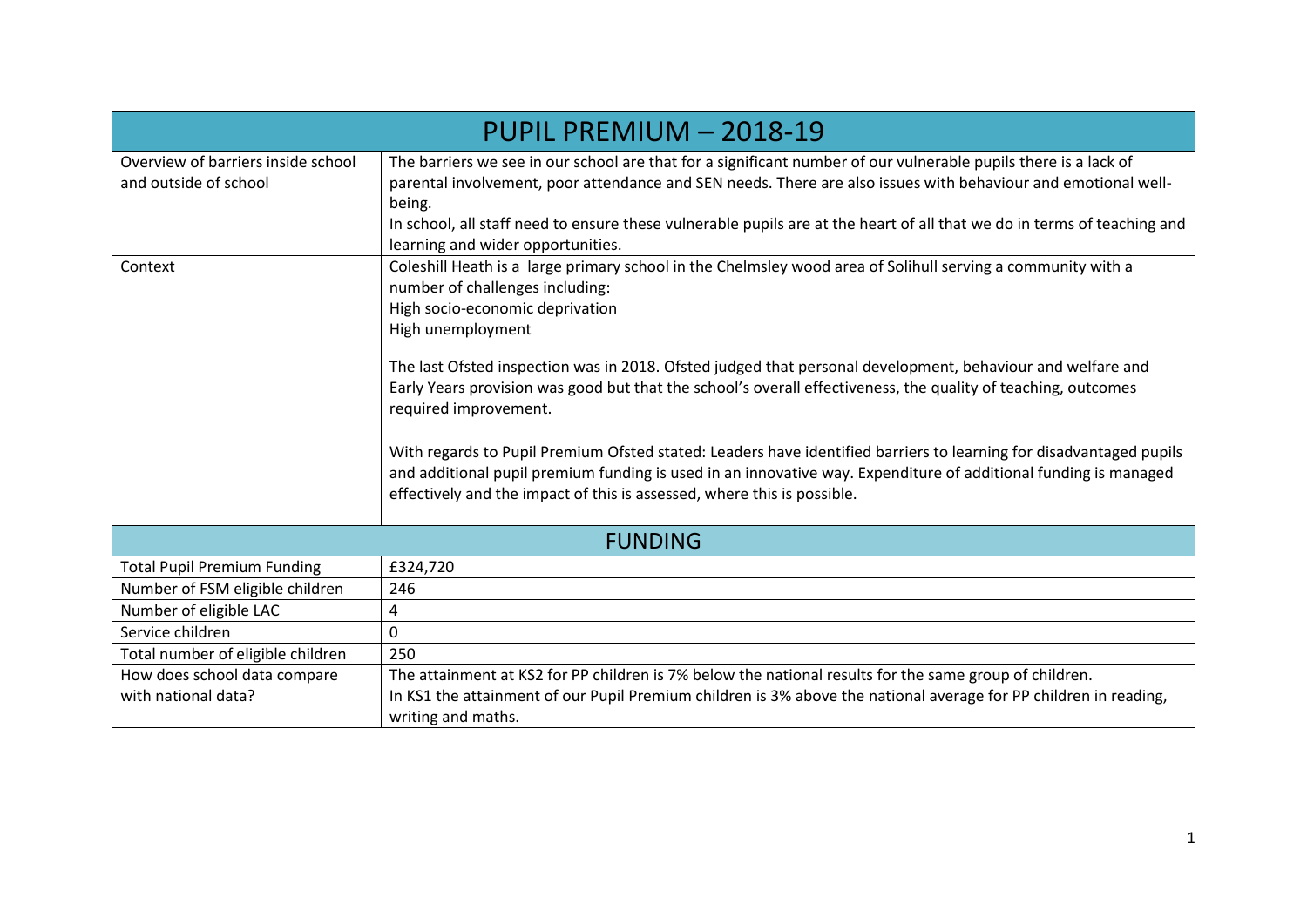#### **Our Pupil Premium Strategy**

Coleshill Heath School is committed to supporting all pupils to overcome any barriers to learning. We recognise that our families have a wide range of needs and they also have many strengths. Our aim is to ensure that all children who are in receipt of the Pupil Premium Grant will make at least expected progress, achieving as well or better than those nationally. In addition to this we expect that all Pupil Premium Pupils will achieve as well as non- pupil premium pupils.

In 2018-19 diminishing the difference and supporting vulnerable children to build their academic resilience continues to be a key aspect of the School Development Plan.

#### **Our core aim is:**

- To raise the attainment and progress of pupils eligible for pupil premium funding so that their performance compares favourably with Non-Pupil Premium peers.
- Address inequalities in education of pupils from low-income families and raise attainment of these pupils.

#### **What we expect to see:**

Excellent teaching and learning is paramount to the progress of pupils from disadvantaged backgrounds. This remains a consistent and relentless focus. In addition to this, targeted intervention and support strategies are deployed in order to:

- Improve levels of attainment and progress;
- Close attainment gaps relative to school averages;
- Enhance reading, writing, mathematics and communication skills;
- Engage and develop learning through a comprehensive extra-curricular provision;
- Have a clear focus on all disadvantaged pupils, including those with SEND and more able pupils
- Support pupils in becoming aspirational, confident and successful learners.
- Children able to deal with emotion and well-being with increased resilience.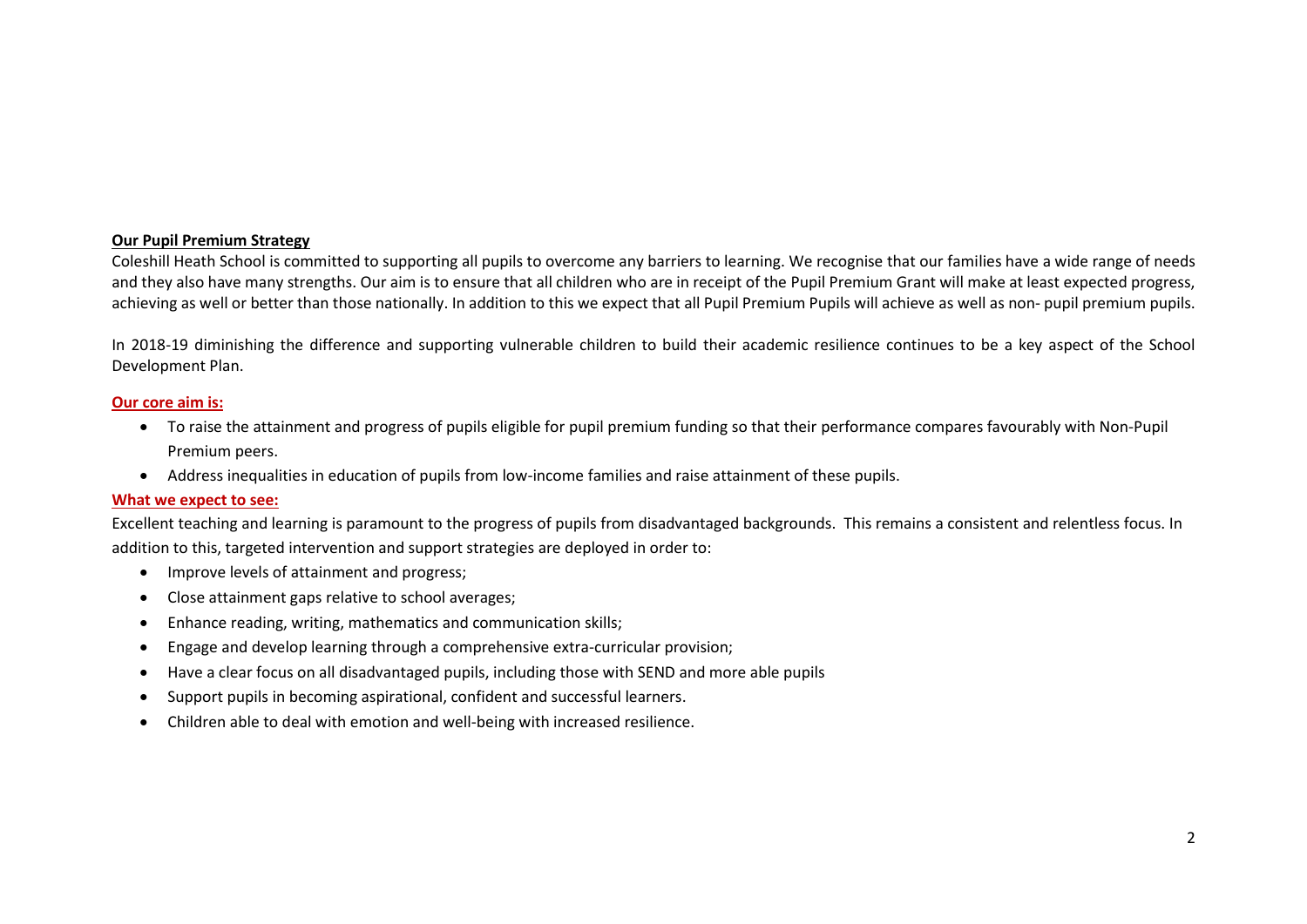# **Review of the 2017-2018 academic year**

## **Impact on progress and attainment of eligible pupils**

## **Key Stage 2 results**

Attainment in Writing was above national for PP at KS2 (National 68%, CHS 71% - National All – 78% - 7% difference equating to 2 pupils)

Attainment in Writing, Maths and SPAG increased for PP from last year (W- 62% to 71%, M 53% to 56%, SPAG 53% to 56%)

Progress scores were in line for Reading and Maths at the end of KS2 (R -0.9, M +0.5).

Progress was significantly above for Writing at the end of KS2(+3.4).

# **Key Stage 1 results**

Attainment in Reading was above national for PP at KS1 (National PP 63%, CHS PP 65%, National All – 75% - 10% difference equating to 4 pupils)

Attainment in Writing was above national for PP at KS1 - (National 56%, CHS 57% National All – 70% - 13% difference equating to 5 pupils)

Attainment in Maths was above national for PP at KS1 - (National 63%, CHS 70% National All – 76% - 6% difference equating to 2 pupils)

## **EYFS Results**

PP children who have achieved GLD has increased 7% this year.

## **School Wide**

End of year attainment has improved for PP children across the school – See Summer Data Report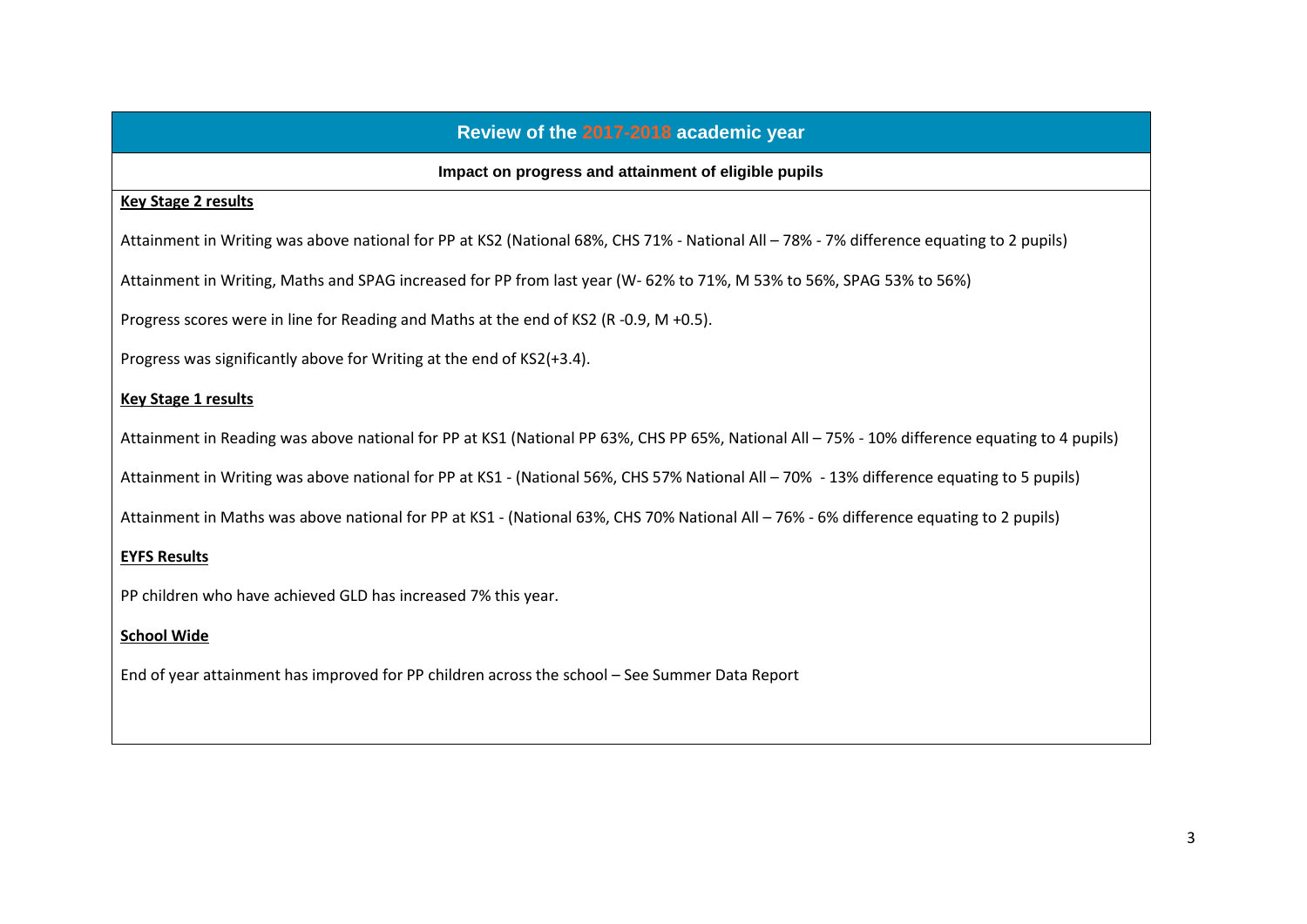# **Forecasted Pupil Premium Spend and Impact**

Strategic spending of the Pupil Premium Grant will ensure that pupils will receive support and intervention tailored to their needs. Pupils eligible for Pupil Premium support are clearly identified across all year groups (See Class Profiles).

| <b>Pupils</b><br>Qualitying | Ever FSM   | ᇅ | <b>Families</b><br>Service | $\frac{1}{2}$<br>$-018$                                                            |
|-----------------------------|------------|---|----------------------------|------------------------------------------------------------------------------------|
| 2E<br>∠J∪                   | ን ለ6<br>ுப |   |                            | $\neg \neg \neg$<br>$\sim$ $\sim$ $\sim$<br>. / 2U<br>$^{\prime\prime}$<br>7<br>-- |

| Focus           | <b>Pupil Barriers</b>          | Strategy and Actions (what and<br>how) | Costs                | Desired outcomes        | How this will be<br>measured: |
|-----------------|--------------------------------|----------------------------------------|----------------------|-------------------------|-------------------------------|
|                 |                                |                                        |                      |                         | Impact and Evidence           |
| Teaching and    | Low prior attainment in        | Targeted support for low attaining     | £38135.00-           | Gaps in expected levels | Attainment gaps               |
| <b>Learning</b> | Reading and lack of explicit   | pupils through a wide range of         | <b>Staffing</b>      | in maths between        | closed – Evidence to          |
|                 | teaching of reading skills and | teaching and learning programmes       |                      | disadvantaged pupils    | be seen through               |
|                 | strategies                     | to improve progress of children        | <b>TT Rock stars</b> | and others, nationally, | <b>National Assessment</b>    |
|                 |                                | and close gaps between PP and          | - £50                | reduced to no greater   | Data, Teacher                 |
|                 | Gaps in understanding in       | non PP                                 |                      | than the national gap   | assessments and               |
|                 | reading, writing and maths.    |                                        |                      |                         | standardised                  |
|                 |                                | Additional Teacher support - Year      |                      |                         | assessments (PIRA             |
|                 | Lack of independence and over  | 6 split into 3 classes - To increase   |                      |                         | and PUMA)                     |
|                 | reliance on support.           | support for vulnerable year group.     |                      |                         |                               |
|                 |                                |                                        |                      |                         | Times table                   |
|                 | Gaps in key skills in maths    | Development of TT rock stars to        |                      |                         | knowledge increased           |
|                 | including times tables.        | support times table knowledge.         |                      |                         | in every year group.          |
|                 |                                |                                        |                      |                         | Evidenced through             |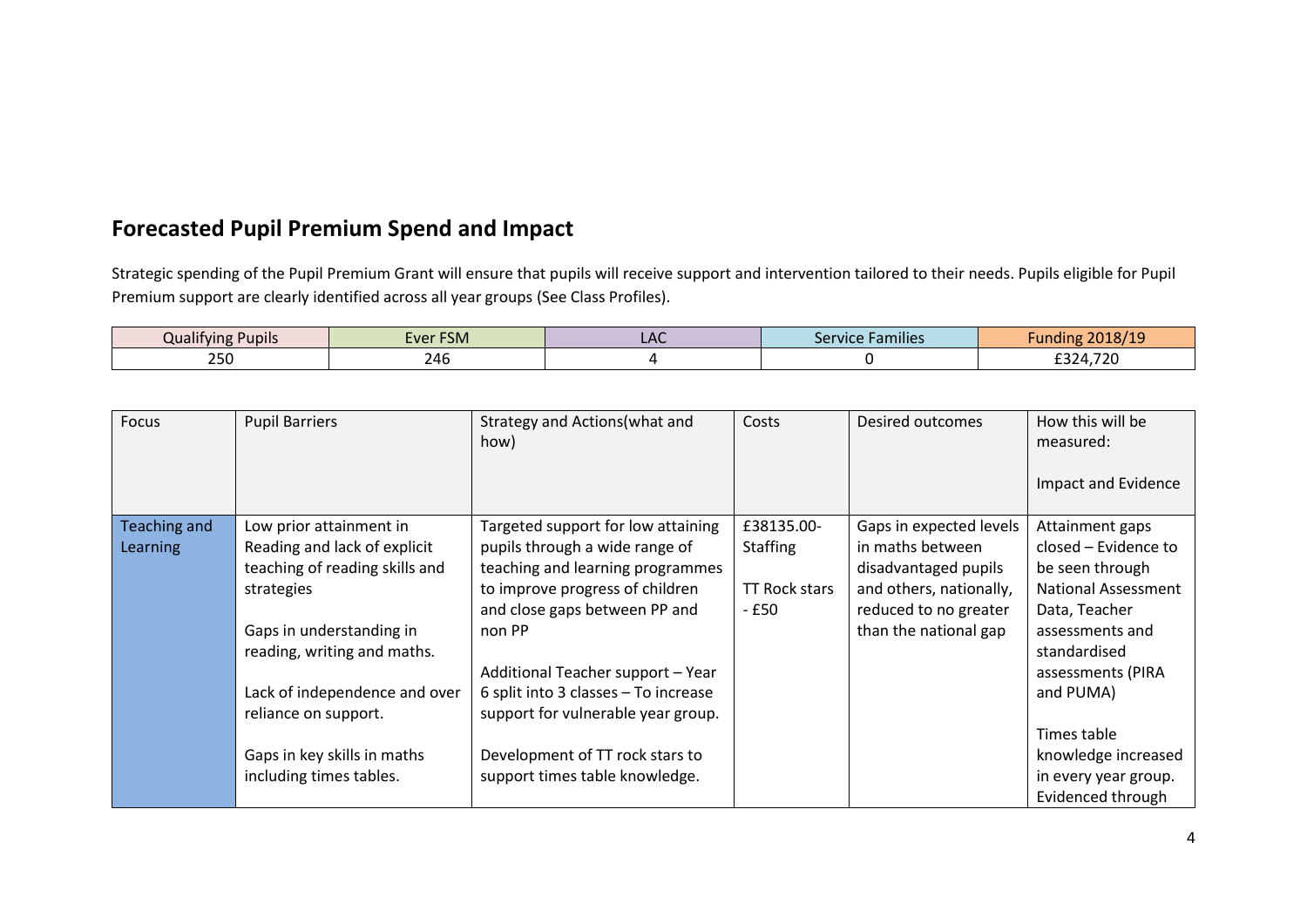|                     | Lack of family support         | Use of focussed intervention to     |                    |                       | times table          |
|---------------------|--------------------------------|-------------------------------------|--------------------|-----------------------|----------------------|
|                     |                                | close gaps (Number Sense, Every     |                    |                       | assessments in       |
|                     |                                | Child Counts)                       |                    |                       | preparation for the  |
|                     |                                |                                     |                    |                       | Year 4 test - 2020.  |
|                     |                                | Reasoning to be developed           |                    |                       |                      |
|                     |                                | through CPD from Teaching School    |                    |                       |                      |
|                     |                                |                                     |                    |                       |                      |
|                     |                                | Alliance SLE's                      |                    |                       |                      |
|                     |                                | Use of Maths No Problem and CPD     |                    |                       |                      |
|                     |                                | to support staff to use effective   |                    |                       |                      |
|                     |                                | teaching strategies.                |                    |                       |                      |
|                     |                                |                                     |                    |                       |                      |
|                     |                                |                                     |                    |                       |                      |
|                     |                                |                                     |                    |                       |                      |
|                     |                                |                                     |                    |                       |                      |
|                     |                                |                                     |                    |                       |                      |
|                     |                                |                                     |                    |                       |                      |
| <b>Teaching and</b> | Inconsistent teaching can lead | Effective CPD to develop a wide     | <b>Big Writing</b> | Improved progress     | Close attainment     |
| Learning            | to gaps not being closed       | range of teaching and learning that | training           | rates for children.   | gaps relative to     |
|                     | effectively                    | develop teacher skills and          | £2136.40           |                       | school averages in   |
|                     |                                | classroom practice. These include:- |                    |                       | most year groups.    |
|                     |                                |                                     | T4W training       | Good quality teaching |                      |
|                     |                                | <b>Big Writing Training</b>         | $-E270$            | leading to gaps being |                      |
|                     |                                | Maths No Problem Training           |                    | closed.               | Results to be seen   |
|                     |                                | <b>Talk 4 Writing Training</b>      | T4W                |                       | through data reports |
|                     |                                |                                     |                    |                       |                      |
|                     |                                |                                     | Consultancy -      |                       | showing progress     |
|                     |                                |                                     | £1025.20           |                       | gaps closed for PP   |
|                     |                                | NQTs support through Unity          |                    |                       | children.            |
|                     |                                | Training systems.                   | PWP - £5000        |                       |                      |
|                     |                                |                                     | T4W                |                       |                      |
|                     |                                |                                     |                    |                       |                      |
|                     |                                | Increased quality first teaching.   | Consultancy-       |                       |                      |
|                     |                                |                                     | 4488.50            |                       |                      |
|                     |                                |                                     |                    |                       |                      |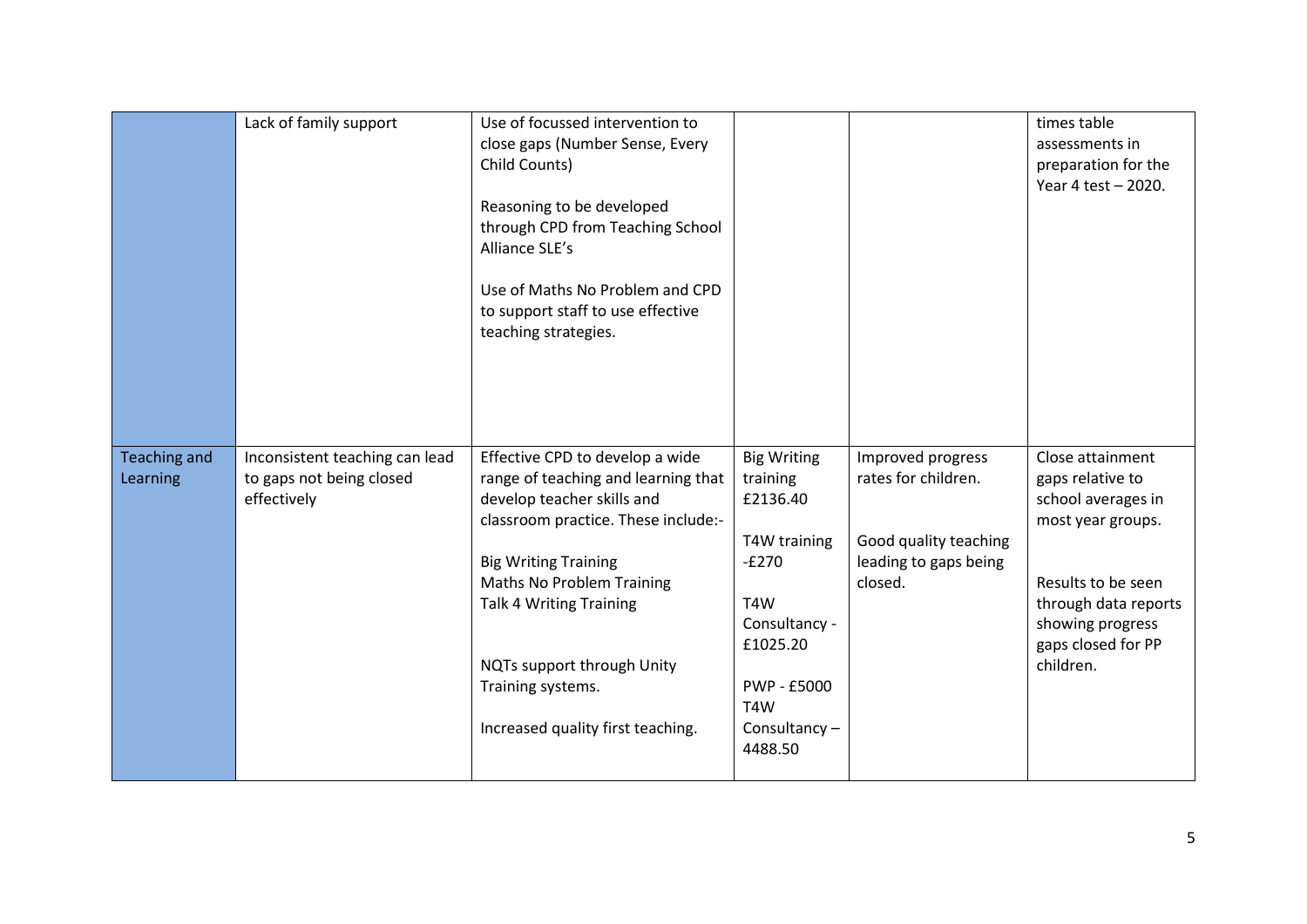| <b>Teaching and</b> | Potential lack of depth of     | Staff to identify PP and targeted  | <b>Earlier interventions</b> | Close attainment     |
|---------------------|--------------------------------|------------------------------------|------------------------------|----------------------|
| Learning            | understanding of the barriers  | interventions to support.          | will lead to PP children     | gaps relative to     |
|                     | to learning of specific pupils |                                    | closing gaps and             | school averages seen |
|                     | and how to address them        | Staff training to develop          | making some                  | in most year groups. |
|                     |                                | understanding of issues through    | accelerated progress         |                      |
|                     |                                | data analysis and pupil progress   |                              | Intervention groups  |
|                     |                                | meetings.                          |                              | analysis show        |
|                     |                                |                                    |                              | progress being made  |
|                     |                                | Staff to track progress of         |                              | and gaps closing     |
|                     |                                | underachieving pupils based on     |                              | between PP and non   |
|                     |                                | prior attainment. Improve          |                              | PP children          |
|                     |                                | progress rates for disadvantaged   |                              | Improved use of      |
|                     |                                | children by addressing their needs |                              | provision map        |
|                     |                                | earlier.                           |                              | software to cost     |
|                     |                                |                                    |                              | interventions.       |
|                     |                                | Progress of PP children checked    |                              |                      |
|                     |                                | through learning and standards     |                              | Data shown through   |
|                     |                                | meetings. This should also be seen |                              | provision map and    |
|                     |                                | through hot marking and verbal     |                              | data reports         |
|                     |                                | feedback in lessons.               |                              |                      |
|                     |                                |                                    |                              |                      |
|                     |                                | Interventions to focus on          |                              |                      |
|                     |                                | identifying gaps.                  |                              |                      |
|                     |                                |                                    |                              |                      |
|                     |                                |                                    |                              |                      |
|                     |                                |                                    |                              |                      |
|                     |                                |                                    |                              |                      |
|                     |                                |                                    |                              |                      |
|                     |                                |                                    |                              |                      |
|                     |                                |                                    |                              |                      |
|                     |                                |                                    |                              |                      |
|                     |                                |                                    |                              |                      |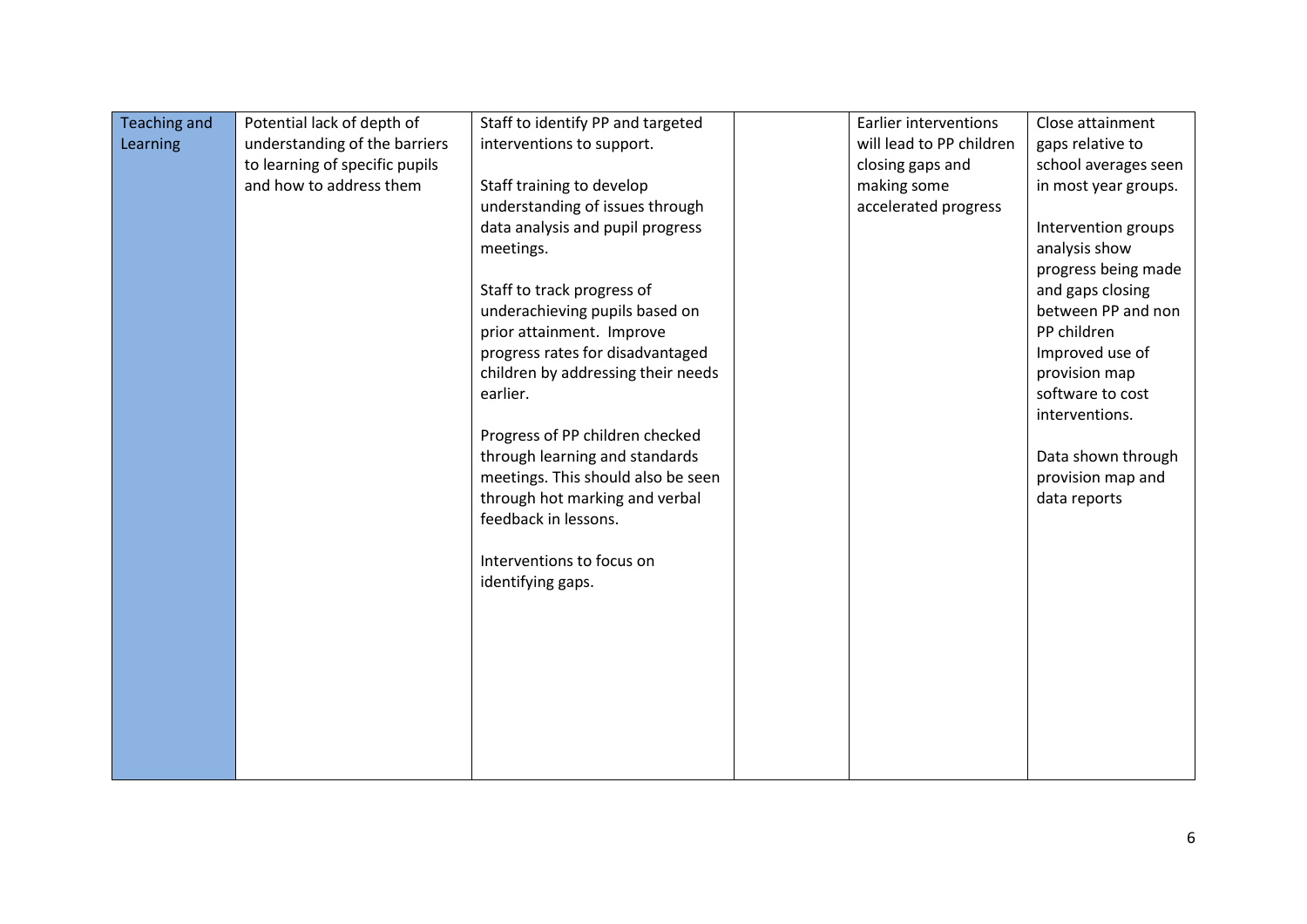| Focus                                        | <b>Pupil Barriers</b>                                             | Strategy and Actions(what and<br>how)                                                                                                                                                                                                | Costs      | Desired outcomes                                                                                                                            | How this will be<br>measured:<br>Impact and Evidence                                                            |
|----------------------------------------------|-------------------------------------------------------------------|--------------------------------------------------------------------------------------------------------------------------------------------------------------------------------------------------------------------------------------|------------|---------------------------------------------------------------------------------------------------------------------------------------------|-----------------------------------------------------------------------------------------------------------------|
| <b>Transition and</b><br>Parental<br>Support | Pupils are vulnerable due to<br>lack of confidence                | A targeted transition programme<br>for Year 6 pupils takes place during<br>the summer term. This allows any<br>disadvantaged or vulnerable pupils<br>to gain extra support and guidance<br>during the transition phase to Year<br>7. |            | Children will be more<br>confident when going<br>through transition to<br>secondary school                                                  | Children able to<br>discuss transition in a<br>positive manner.<br>Feedback forms<br>show positive<br>outcomes. |
| <b>Transition and</b><br>Parental<br>Support | Parents lack of knowledge and<br>skills to support their children | Parent workshops<br>Parent training in basic skills<br>Improved communication: Specific<br>use of DOJO to communicate with<br>parents, increased text service,<br>social media, 1-1 meetings, meet<br>and greet on the playground    | <b>NIL</b> | Parents will have<br>greater understanding<br>and be enabled to<br>support their children.<br>Communication<br>avenues will be<br>improved. | Parent feedback<br>forms show progress<br>and engagement.                                                       |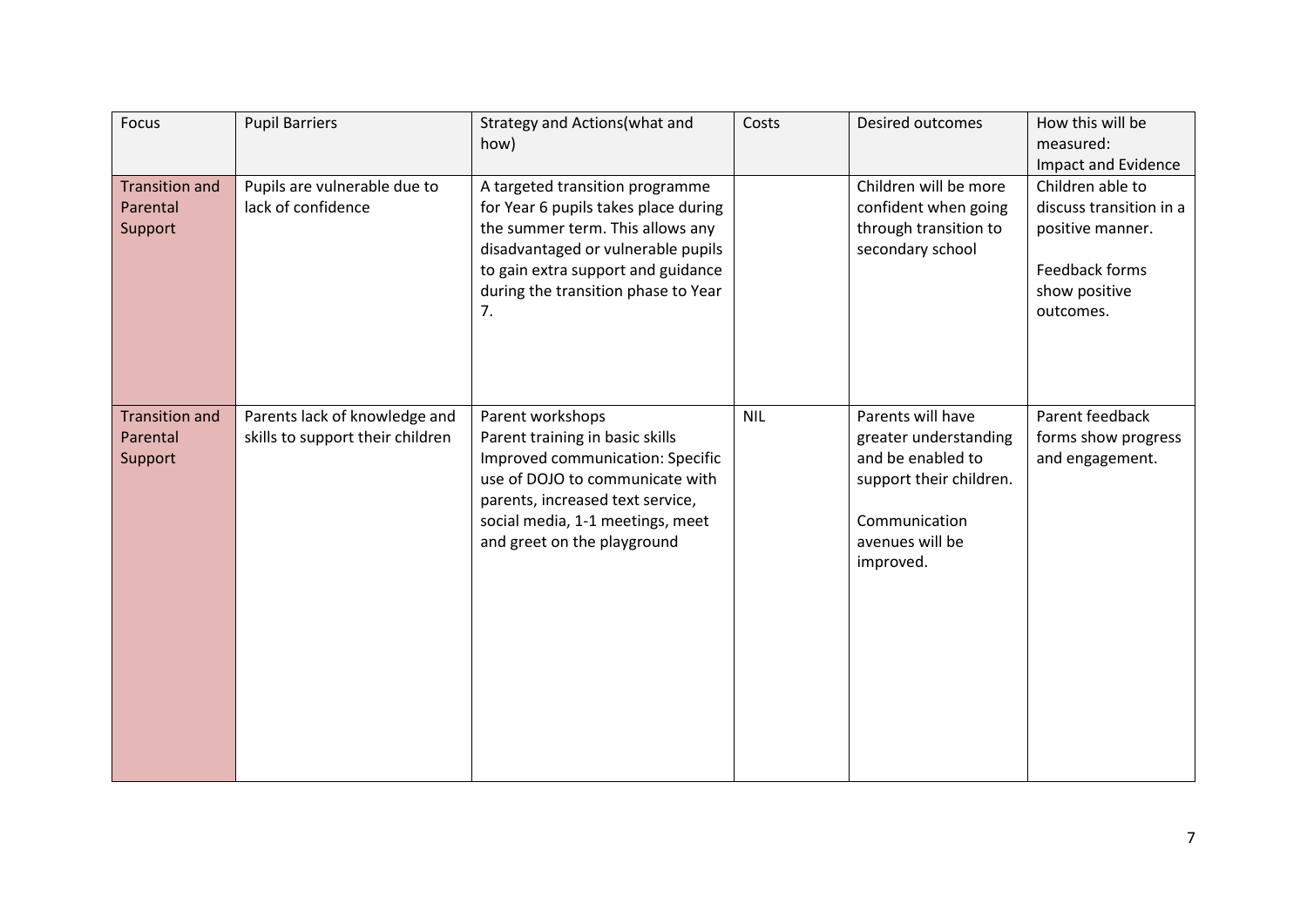| <b>Focus</b>                | <b>Pupil Barriers</b>                                                         | Strategy and Actions (what and<br>how)                                                                                                                                                                                                                                                                                                                                                                                                                                                                                    | Costs                | <b>Desired outcomes</b>                                                     | How this will be<br>measured:<br><b>Impact and Evidence</b>                                        |
|-----------------------------|-------------------------------------------------------------------------------|---------------------------------------------------------------------------------------------------------------------------------------------------------------------------------------------------------------------------------------------------------------------------------------------------------------------------------------------------------------------------------------------------------------------------------------------------------------------------------------------------------------------------|----------------------|-----------------------------------------------------------------------------|----------------------------------------------------------------------------------------------------|
| Mentoring and<br>well-being | Pupils emotional well-being<br>can affect the progress they<br>make in class. | Adult mentors to work with<br>children to learn strategies to deal<br>with managing their feelings and<br>emotions<br>Inclusion manager to work with<br>individuals, groups and families to<br>support them to overcome barriers<br>and make progress.<br>Mentors to map and identify<br>progress in learning for the<br>children<br>SEMH support for targeted<br>children, with strategies for<br>pastoral care.<br>Use of pivotal techniques to<br>support consistent behavioural<br>approaches by all staff in school. | Staffing -<br>£53238 | Children will be able to<br>manage their emotions<br>and overcome barriers. | Case studies to show<br>where progress has<br>been made and<br>where needs are still<br>to be met. |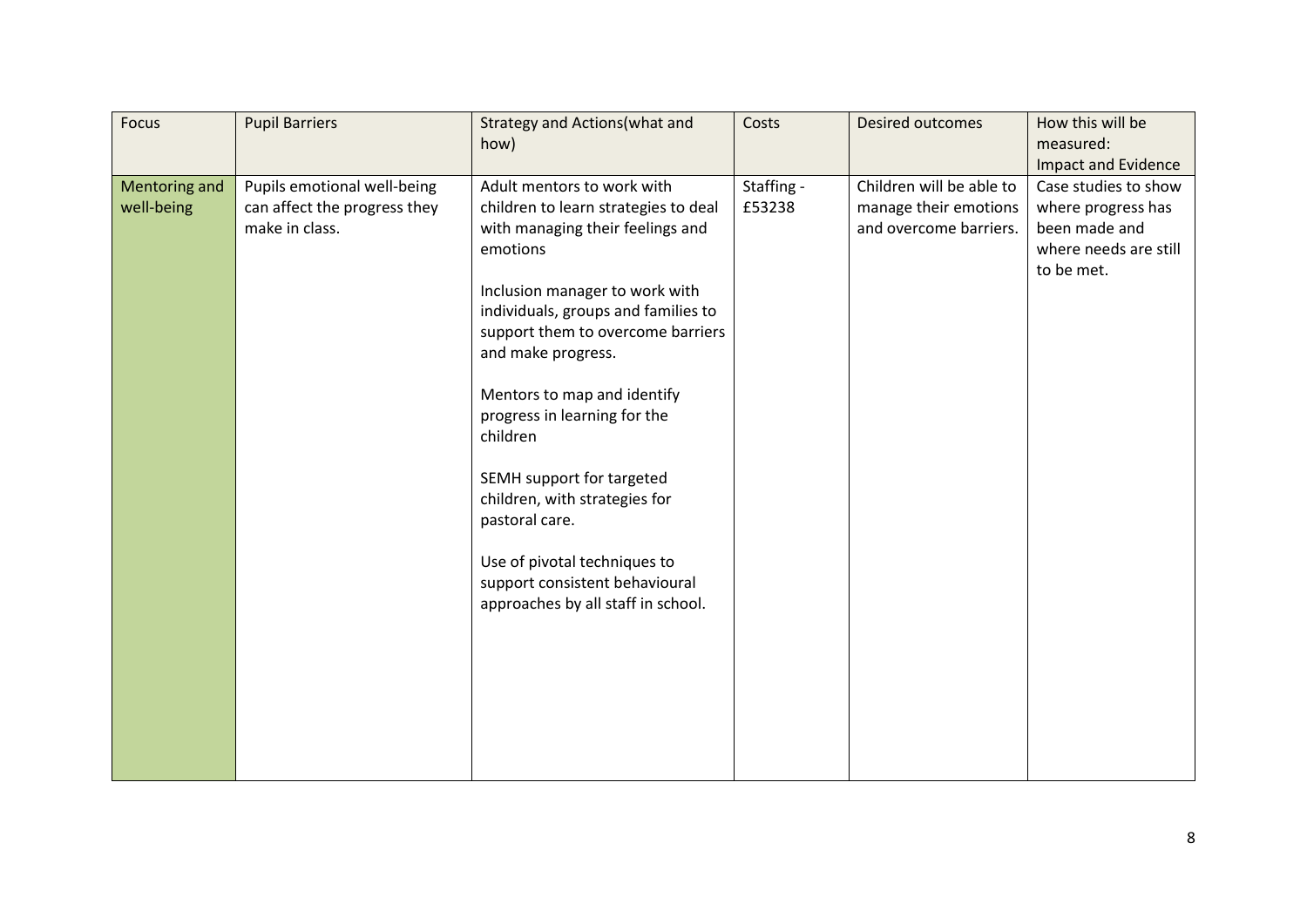| Focus        | <b>Pupil Barriers</b>         | Strategy and Actions(what and       | Costs                | Desired outcomes          | How this will be    |
|--------------|-------------------------------|-------------------------------------|----------------------|---------------------------|---------------------|
|              |                               | how)                                |                      |                           | measured:           |
|              |                               |                                     |                      |                           | Impact and Evidence |
| Support for  | Not all pupils have access to | Improved resourcing in the enquiry  | <b>TT Rock Stars</b> | To develop and            | Increased           |
| learning and | the internet for homework.    | hub to allow PP children to access  |                      | enhance key skills in an  | participation and   |
| inclusion    |                               | TT Rock Stars and Education City    |                      | engaging way.             | progress through    |
|              | A lack of parental engagement | and other supporting software.      | £50                  |                           | home learning -     |
|              | impacts on pupils ability to  |                                     |                      | Improved behaviour in     | Data to show        |
|              | maximise progress e.g Reading | Blogging clubs to be run weekly for | Education            | school through            | increased usage.    |
|              | at home, completing           | children to engage in homework      | City - £1047         | support.                  |                     |
|              | homework.                     | and have access to ICT.             |                      |                           | Change to TT        |
|              |                               |                                     |                      | Learning inclusive of all | Rockstars has       |
|              |                               | Inclusion manager/ mentor home      |                      | children with gaps.       | increased           |
|              |                               | school support time focussed on     |                      |                           | engagement - Needs  |
|              |                               | under-achieving Pupil Premium       | Staffing -           |                           | to be monitored     |
|              |                               | children and families.              | £46587               |                           | 2018-19             |
|              |                               |                                     |                      |                           |                     |
|              |                               | Behaviour and Inclusion team        |                      |                           |                     |
|              |                               | impacts including:                  |                      |                           |                     |
|              |                               | Inclusive learning room             |                      |                           |                     |
|              |                               | and inclusion manager and           | Creative             |                           |                     |
|              |                               | behaviour team.                     | $Blogs - £4100$      |                           |                     |
|              |                               | Early identification and            |                      |                           |                     |
|              |                               | targeted support                    |                      |                           |                     |
|              |                               | RWI groups for support              |                      |                           |                     |
|              |                               | Alternative provision               |                      |                           |                     |
|              |                               | support                             |                      |                           |                     |
|              |                               | Support from external               |                      |                           |                     |
|              |                               | agencies - CSAWs/SISS               |                      |                           |                     |
|              |                               | Motivational support to             |                      |                           |                     |
|              |                               | raise aspirations                   |                      |                           |                     |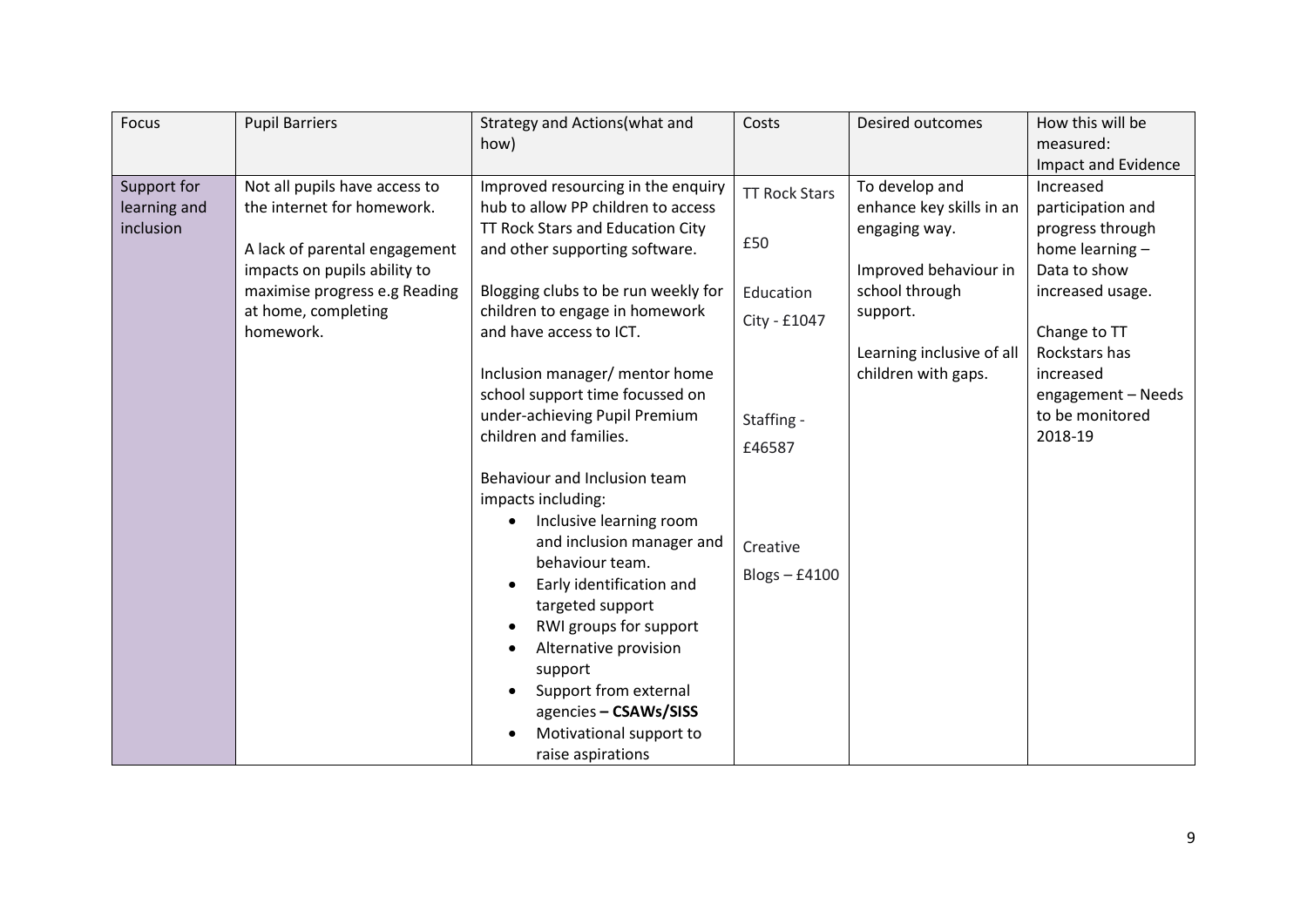|  | Targeted projects for<br>$\bullet$<br>specific groups of<br>disadvantaged pupils<br>LAC support for specific<br>$\bullet$<br>children.<br>Behaviour support for<br>$\bullet$<br>children who struggle with<br>day to day classroom<br>environment. |  |  |
|--|----------------------------------------------------------------------------------------------------------------------------------------------------------------------------------------------------------------------------------------------------|--|--|
|  |                                                                                                                                                                                                                                                    |  |  |
|  |                                                                                                                                                                                                                                                    |  |  |
|  |                                                                                                                                                                                                                                                    |  |  |
|  |                                                                                                                                                                                                                                                    |  |  |
|  |                                                                                                                                                                                                                                                    |  |  |
|  |                                                                                                                                                                                                                                                    |  |  |
|  |                                                                                                                                                                                                                                                    |  |  |
|  |                                                                                                                                                                                                                                                    |  |  |
|  |                                                                                                                                                                                                                                                    |  |  |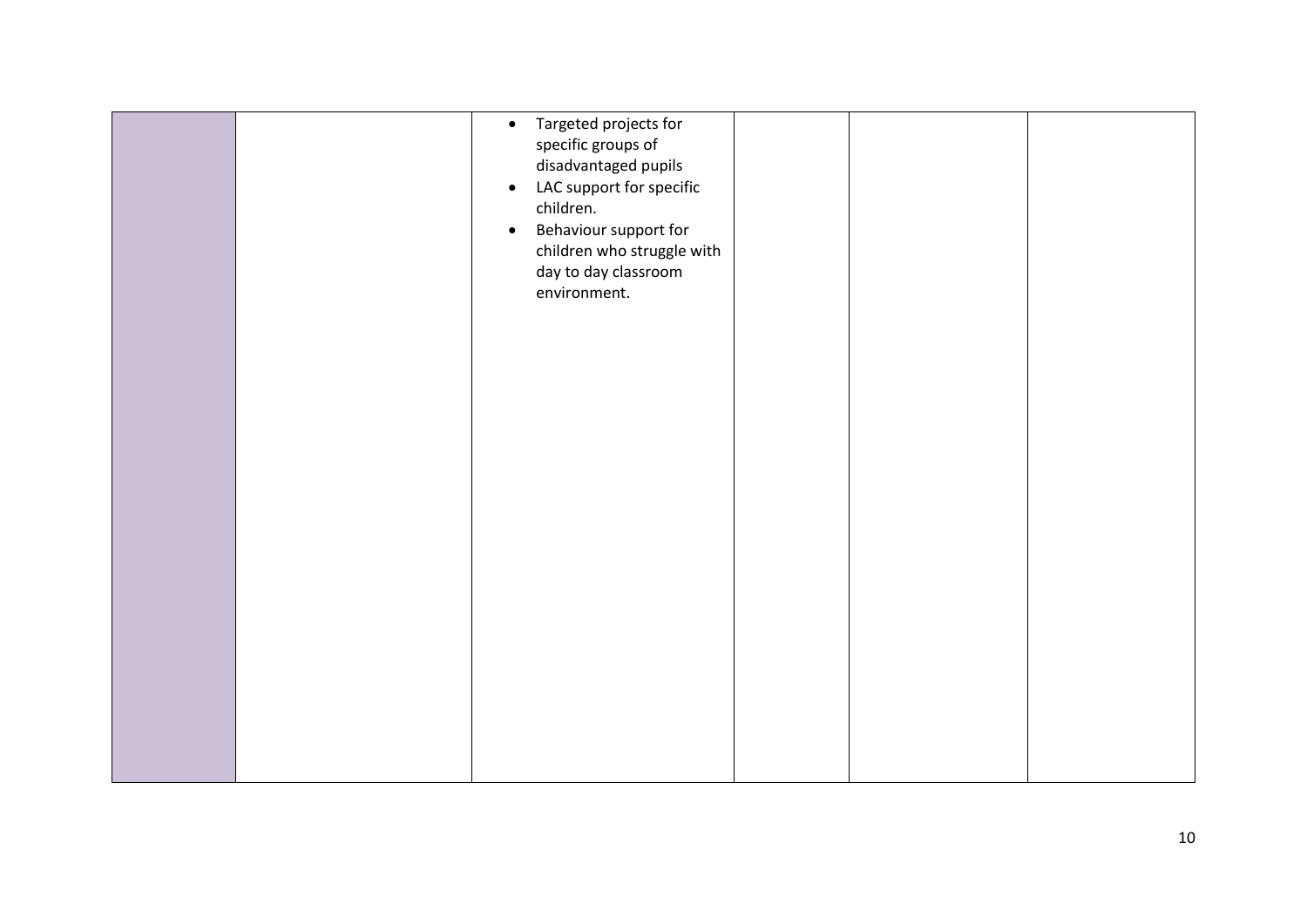| Focus<br><b>Pupil Barriers</b>                                                                                                                                                                                               | Strategy and Actions(what and<br>how)                                                                                                                                                                                                                                                                                                                                                                                                                                                                                                                                                                                                                             | Costs                                                 | Desired outcomes                                                                                                                                  | How this will be<br>measured<br>Impact and Evidence                                                           |
|------------------------------------------------------------------------------------------------------------------------------------------------------------------------------------------------------------------------------|-------------------------------------------------------------------------------------------------------------------------------------------------------------------------------------------------------------------------------------------------------------------------------------------------------------------------------------------------------------------------------------------------------------------------------------------------------------------------------------------------------------------------------------------------------------------------------------------------------------------------------------------------------------------|-------------------------------------------------------|---------------------------------------------------------------------------------------------------------------------------------------------------|---------------------------------------------------------------------------------------------------------------|
| Leadership and<br>Children who are not making<br>the progress not being<br>management<br>identified soon enough.<br>Children not achieving their full<br>potential due to lack of<br>intervention or parental<br>engagement. | Use of Provision mapping to<br>identify progress and gaps for<br>between groups of learners.<br>Reviewing the impact of all<br>provisions and interventions that<br>are in place.<br>Additional leadership capacity to<br>support tracking and monitoring<br>measures to ensure pupils who are<br>not reaching their full potential at<br>either level have been identified<br>and have appropriate intervention<br>and support in place.<br>Parents events such as Maths<br>workshops to support parents<br>when helping their children.<br>Leading whole school events for<br>disadvantaged pupils including<br>parental engagement and<br>motivational events. | Provision<br>Mapping -<br>£695<br>Staffing -<br>£2438 | More effective<br>approaches to<br>identifying<br>intervention children.<br>Monitoring of PP<br>children is rigorous and<br>support is effective. | Year on year<br>progress for PP<br>children - To be<br>reported at<br>Assessment points.<br>See data reports. |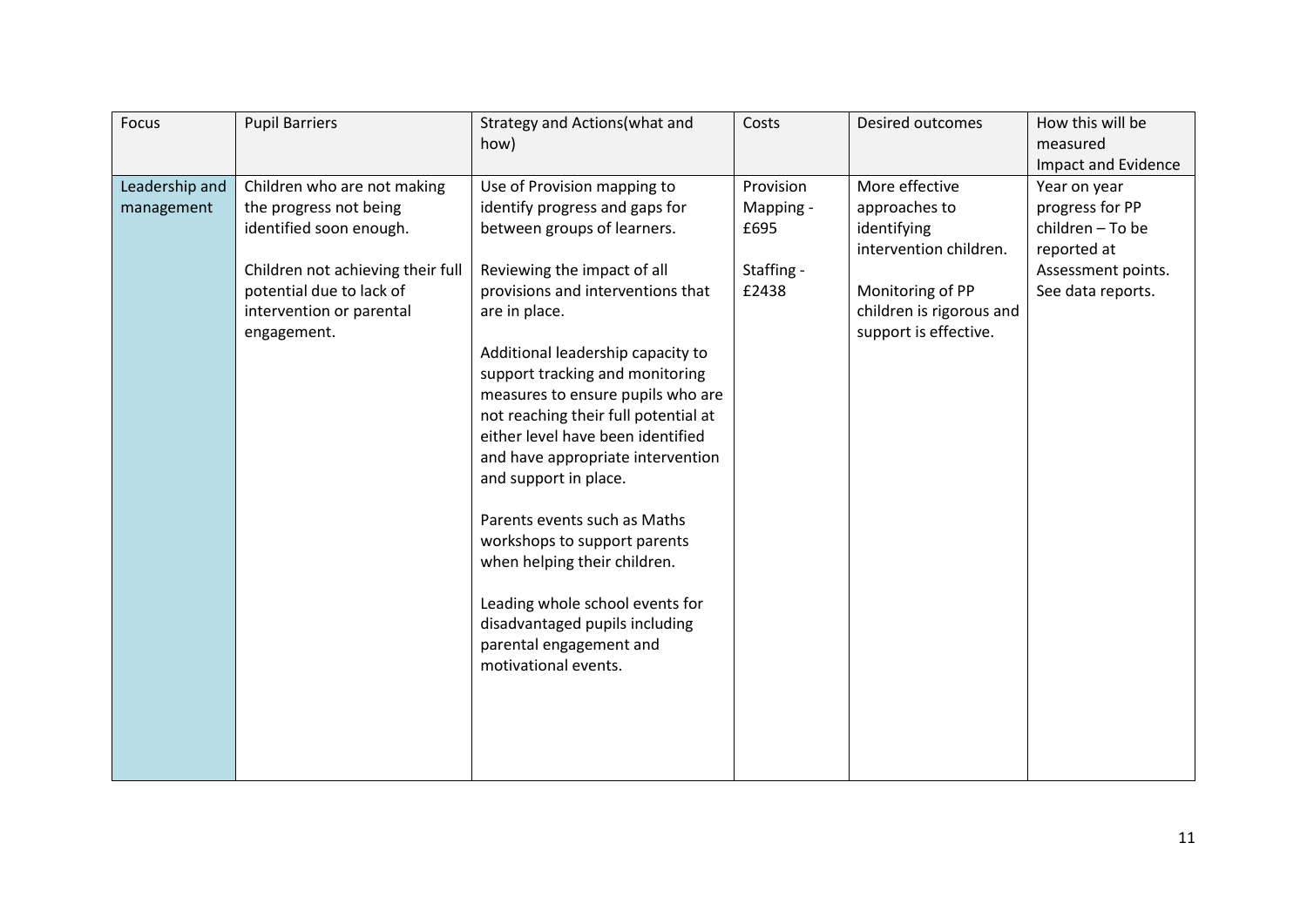| Focus                          | <b>Pupil Barriers</b>                                                                                                                                                                                               | Strategy and Actions(what and<br>how)                                                                                                                                                                                                                                                   | Costs                                     | <b>Desired outcomes</b>                                                                                          | How this will be<br>measured<br>Impact and Evidence                                                                                       |
|--------------------------------|---------------------------------------------------------------------------------------------------------------------------------------------------------------------------------------------------------------------|-----------------------------------------------------------------------------------------------------------------------------------------------------------------------------------------------------------------------------------------------------------------------------------------|-------------------------------------------|------------------------------------------------------------------------------------------------------------------|-------------------------------------------------------------------------------------------------------------------------------------------|
| Intervention<br>support groups | Pupils not making the expected<br>progress in English and<br>mathematics.                                                                                                                                           | In depth intervention programmes<br>to close the gaps between PP and<br>non PP children.                                                                                                                                                                                                | Staffing -<br>£147,067.00                 | Gaps being closed<br>through intervention<br>with progress being<br>tracked from starting                        | PP gaps being closed<br>in year groups.<br>PP case studies                                                                                |
|                                | Pupils with social<br>communication barriers.<br>Pupils with very low reading<br>ages.<br>Pupils experiencing reading<br>and writing difficulties not only<br>with comprehension but also<br>with reading accuracy. | Investment in more engaging<br>intervention materials to improve<br>enjoyment of intervention.<br>Third Space learning to support PP<br>children in year 6 to get to the year<br>group standard.<br>Use of focussed intervention to<br>close gaps (Number Sense, Every<br>Child Counts) | <b>Third Space</b><br>learning -<br>£2388 | and end points of<br>intervention.<br>Key year group<br>objectives are met by<br>the majority of PP<br>children. | Intervention groups<br>lead to pupils closing<br>gaps.<br>PIRA and PUMA<br>increases for scores<br>for PP children in all<br>year groups. |